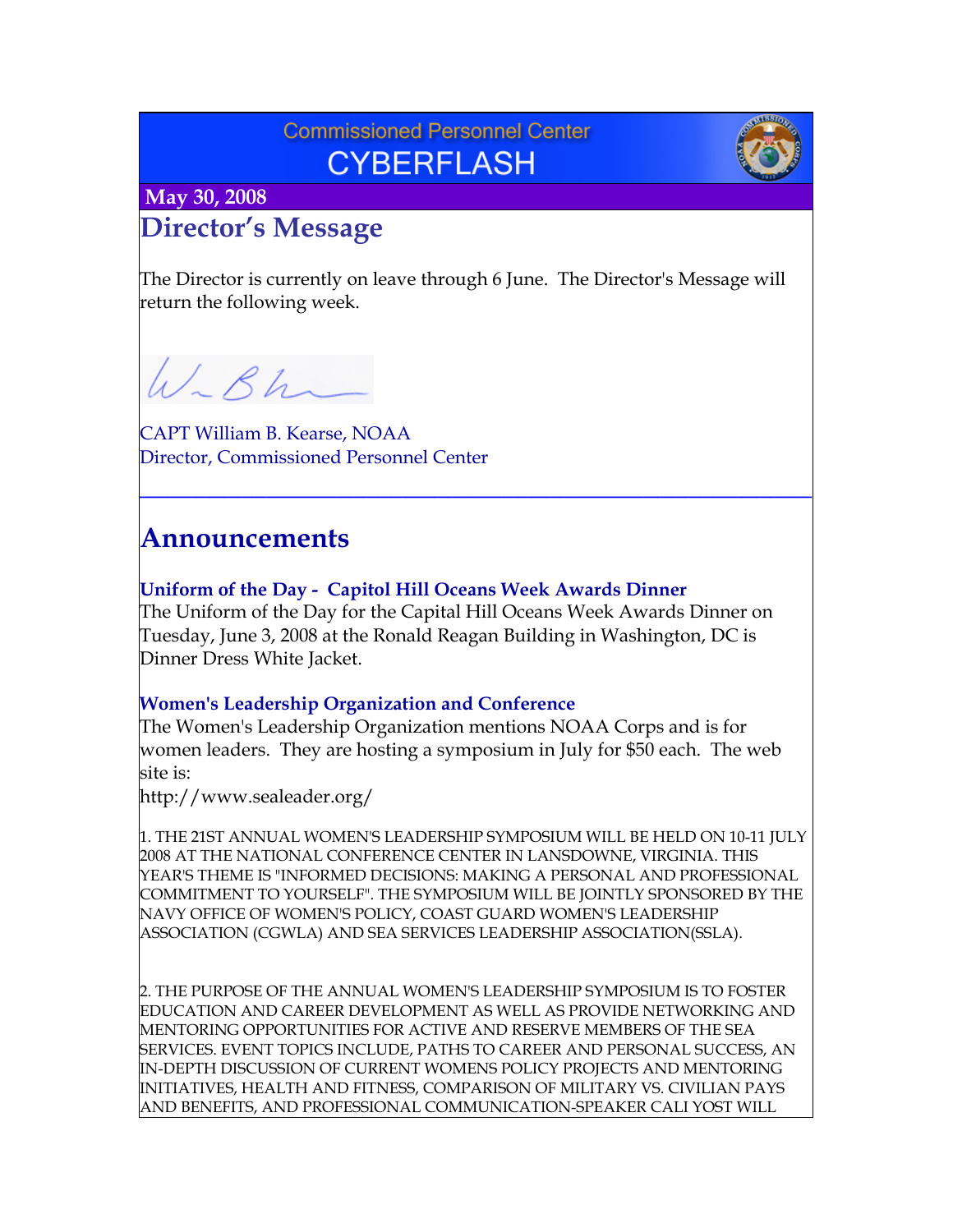DISCUSS FINDING PERSONAL WORK/LIFE FIT AS FEATURED IN WORKING MOTHER MAGAZINE, FOX NEWS, THE TODAY SHOW, NATIONAL PUBLIC RADIO, AND THE WASHINGTON POST. ADDITIONALLY, A REPRESENTATIVE FROM THE CONGRESSIONAL CAUCUS FOR WOMEN'S ISSUES, MILITARY AND VETERANS SUBCOMMITTEE WILL SPEAK ABOUT THE EFFORTS OF THIS COMMITTEE AND THE WORK THEY CONTRIBUTE TO THE LEGISLATIVE PROCESS.

3. ATTENDANCE IS OPEN TO THOSE SERVING IN AN ACTIVE DUTY OR RESERVE STATUS. COMMANDING OFFICERS ARE STRONGLY ENCOURAGED TO SUPPORT ATTENDANCE IN ORDER TO FURTHER PROFESSIONAL DEVELOPMENT OF THEIR PERSONNEL. ISSUANCE OF TAD ORDERS, TO INCLUDE REGISTRATION, TRANSPORTATION, LODGING AND PER DIEM IS AUTHORIZED.

4. REGISTRATION INFORMATION IS AS FOLLOWS:

A. REGISTRATION DETAILS ARE POSTED ON THE NAVY OFFICE OF WOMEN'S POLICY WEBSITE AT: [WWW.NPC.NAVY.MIL/ABOUTUS/BUPERS/WOMENSPOLICY/](http://www.npc.navy.mil/ABOUTUS/BUPERS/WOMENSPOLICY/) UNDER THE "WOMEN'S LEADERSHIP SYMPOSIUM 2008" LINK.

B. DUE TO A GENEROUS SPONSORSHIP, THIS YEAR'S CONFERENCE FEE FOR NAVY ATTENDEES IS LOWERED TO 50 DOLLARS AND SHOULD BE PAID ON-LINE VIA THE WOMEN'S POLICY WEBSITE LISTED ABOVE. PAYMENT IS DUE BY 18 JUNE 2008. CONFERENCE RESERVATIONS AFTER 18 JUNE 2008 CANNOT BE GUARANTEED.

C. GOVERNMENT RATE LODGING IS AVAILABLE AT THE NATIONAL CONFERENCE CENTER AT 141 DOLLARS PER NIGHT. ALL ATTENDEES (DAY GUESTS AND NIGHT GUESTS) ARE REQUIRED TO REGISTER WITH THE NATIONAL CONFERENCE CENTER (VIA THE WOMEN'S POLICY WEBSITE) FOR SECURITY PURPOSES. RESERVATIONS AFTER 18 JUNE 2008 CANNOT BE GUARANTEED. THE NATIONAL CONFERENCE CENTER IS LOCATED IN LANSDOWNE, VIRGINIA, 12 MILES FROM DULLES INTERNATIONAL AIRPORT AND 45 MINUTES FROM WASHINGTON, DC.

D. THERE WILL BE NO ON-SITE REGISTRATION; THE REGISTRATION CUT OFF DATE IS 18 **IUNE 2008.** 

#### **Merchant Mariner Sea Service Renewal Calculator**

Available on [http://homeport.uscg.mil](http://homeport.uscg.mil/) [<http://www.uscg.mil/stcw/wnnmc.htm>](http://www.uscg.mil/stcw/wnnmc.htm)\*\*\*\* Subscribe to this or other updates/information about NMC at USCG List Server [<http://cgls.uscg.mil/groups.php?ID=10>](http://cgls.uscg.mil/groups.php?ID=10)

### NOAA Corps Insignia Purchases

The NOAA Corps Web Store is open for business! NOAA Corps officers may now purchase their insignia on-line by accessing the following site address: [www.cutteragent.com/noaa.html](http://www.cutteragent.com/noaa.html). This is a new site and a new process for Corps Officers to acquireinsignia. If there are any functionality issues with the website please email Rob Green at [rob@cutteragent.com](mailto:rob@cutteragent.com) and copy the email to the DC Area ACO Insignia Custodian, LT Nicole Manning, at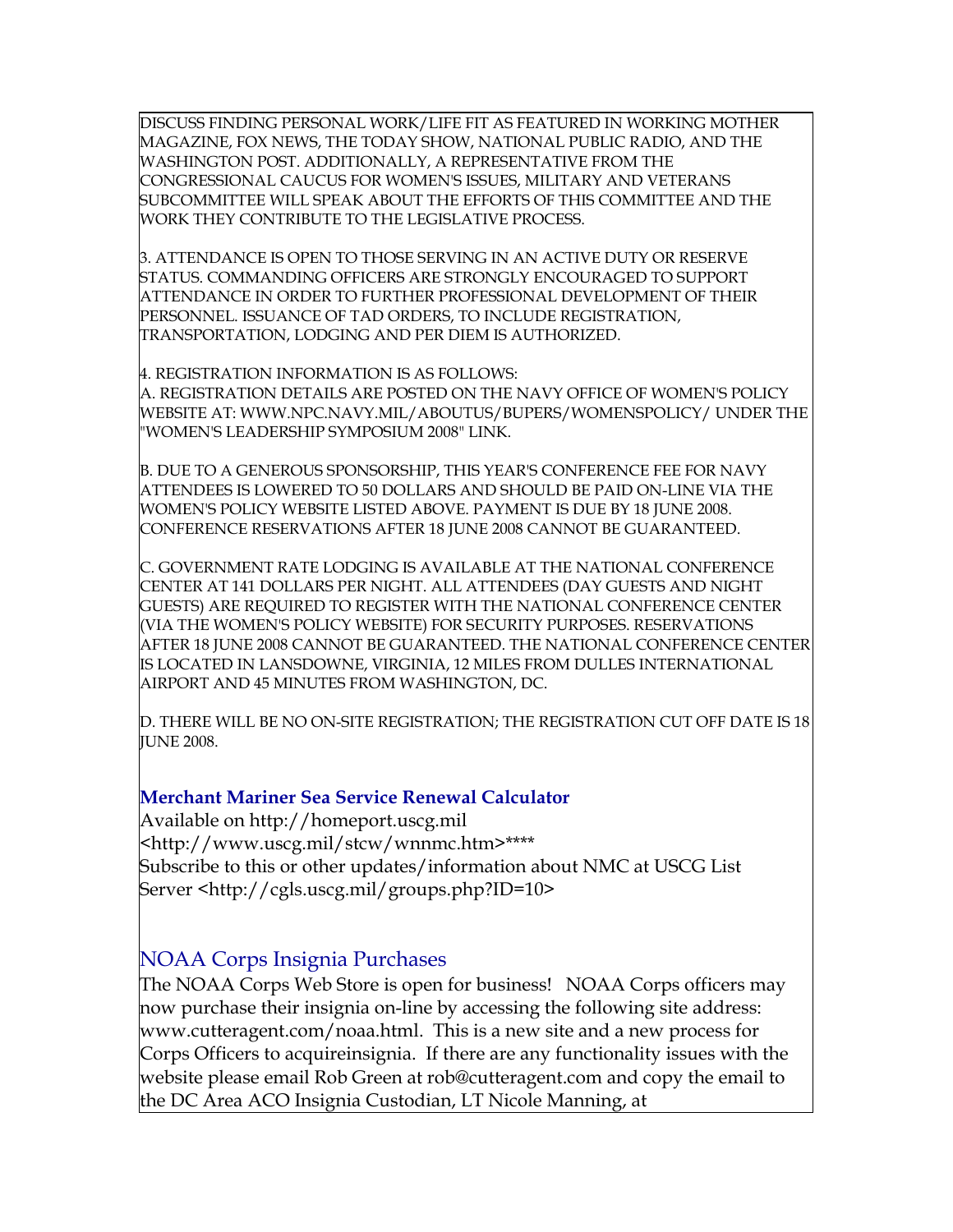[nicole.manning@noaa.gov.](mailto:nicole.manning@noaa.gov)

### Billet of the Week

The Center for Operational Oceanographic Products and Services (CO-OPS) Atlantic Regional Office (ARO) in Chesapeake, Virginia is seeking an interested junior officer for the Atlantic Field Office Hydrographic Support billet (#7720). Primary duties include acting as liaison between the Atlantic hydrographic fleet and CO-OPS Atlantic field office; acting as the point of contact for trouble shooting, installing, removal and overseeing contract operations of primary and secondary tide measuring installations; the incumbent will continue developing, coordinating, and assisting CO-OPS with the National Water Level Observation Network (NWLON), Physical Oceanographic Real-time System (PORTS®) Program, and the National Current Observation Program (NCOP) efforts of NOS offices throughout the eastern sea board and great lakes. Some aspects of the billet require competent small boat handling skills while working in close quarters with sensing equipment in heavy currents. Officers will also be given the opportunity to dive while in this billet in support of all of CO-OPS programs. The Officer will have the opportunity to work with CO-OPS' Ocean System Test and Evaluation Program (OSTEP) to test and evaluate state of the art observing systems developed to support NOS mission objectives.

**\_\_\_\_\_\_\_\_\_\_\_\_\_\_\_\_\_\_\_\_\_\_\_\_\_\_\_\_\_\_\_\_\_\_\_\_\_\_\_\_\_\_\_\_\_\_\_\_**

The officer will be working with NOAA and non-NOAA partners, including the US Coast Guard, Army Corps of Engineers, along with other educational partners, in developing oceanographic programs and products. The position requires an exact degree of both oral and written expression that will allow the incumbent to interact with upper management of NOS, as well as with representatives from a large number of Federal, State, local governments, and the general public. This position provides a moderate degree of exposure to constituents and the general public, requiring the exercise of tact, diplomacy, patience, communication, planning and organization. There can be frequent travel involved, and some weekend work for high priority NWLON projects, such as hurricane recovery efforts. The officer will represent NOS on several occasions as interaction with the public is common during field work. This assignment needs someone that is self motivated and able to operate without direct supervision to develop and improve CO-OPS current and future program missions.

If anyone should have any questions regarding this billet, please feel free to contact Mike O'Hargan at 757-436-0200 X236 or [mike.ohargan@noaa.gov](mailto:mike.ohargan@noaa.gov) or the Hydrographic Liaison Officer, LTJG Mark Blankenship at 757-436-0200 X269 or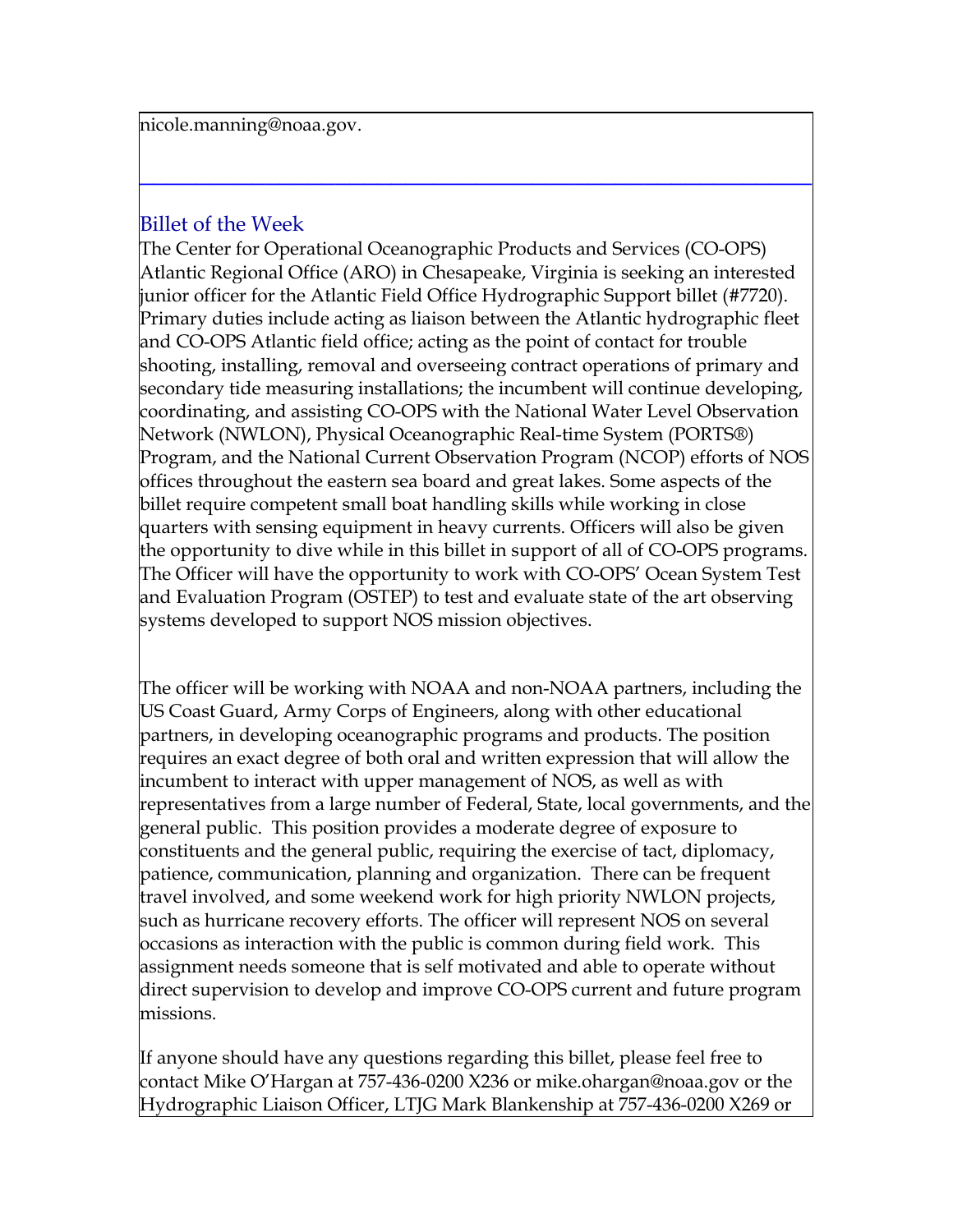[mark.blankenship@noaa.gov.](mailto:mark.blankenship@noaa.gov)

## Approved Retirements

The following officers have approved retirements. Be sure to thank them for their service to NOAA and nation and wish them the best the next time you see these officers!

**\_\_\_\_\_\_\_\_\_\_\_\_\_\_\_\_\_\_\_\_\_\_\_\_\_\_\_\_\_\_\_\_\_\_\_\_\_\_\_\_\_\_\_\_\_\_\_\_**

LCDR Stephen J. Thumm July 1, 2008 CDR Thomas E. Strong July 1, 2008 CDR Richard A. Fletcher August 1, 2008 CDR Philip A. Gruccio December 1, 2008 CAPT Stephen A. Kozak January 1, 2009 CAPT John W. Humphrey, Jr. January 1, 2009 CAPT Emily B. Christman June 1, 2009 CAPT Sean R. White July 1, 2009 CAPT Steven R. Barnum July 1, 2009

## **On the Horizon**

| January-May, 2008 Billet Review |                                                   |
|---------------------------------|---------------------------------------------------|
| June 5, 2008                    | Aviation Selection and O-5 OAB (moved up one day) |
| June 9, 2008                    | <b>BOTC 112 Graduation</b>                        |
| July 10, 2008                   | O-4 OAB                                           |
| July 31, 2008                   | End of OER Reporting Period for O-1s and O-2s     |
| August 4, 2008                  | Start of BOTC 113                                 |
| October 6-31, 2008 REFTRA 65    |                                                   |

**\_\_\_\_\_\_\_\_\_\_\_\_\_\_\_\_\_\_\_\_\_\_\_\_\_\_\_\_\_\_\_\_\_\_\_\_\_\_\_\_\_\_\_\_\_\_\_\_**

#### **Please see NOAA Corps website for additional information:**

Assignments:

<http://www.noaacorps.noaa.gov/cpc/careermgmt/assignments.html>

#### Evaluations:

<http://www.noaacorps.noaa.gov/cpc/careermgmt/evaluation.html>

#### Training: